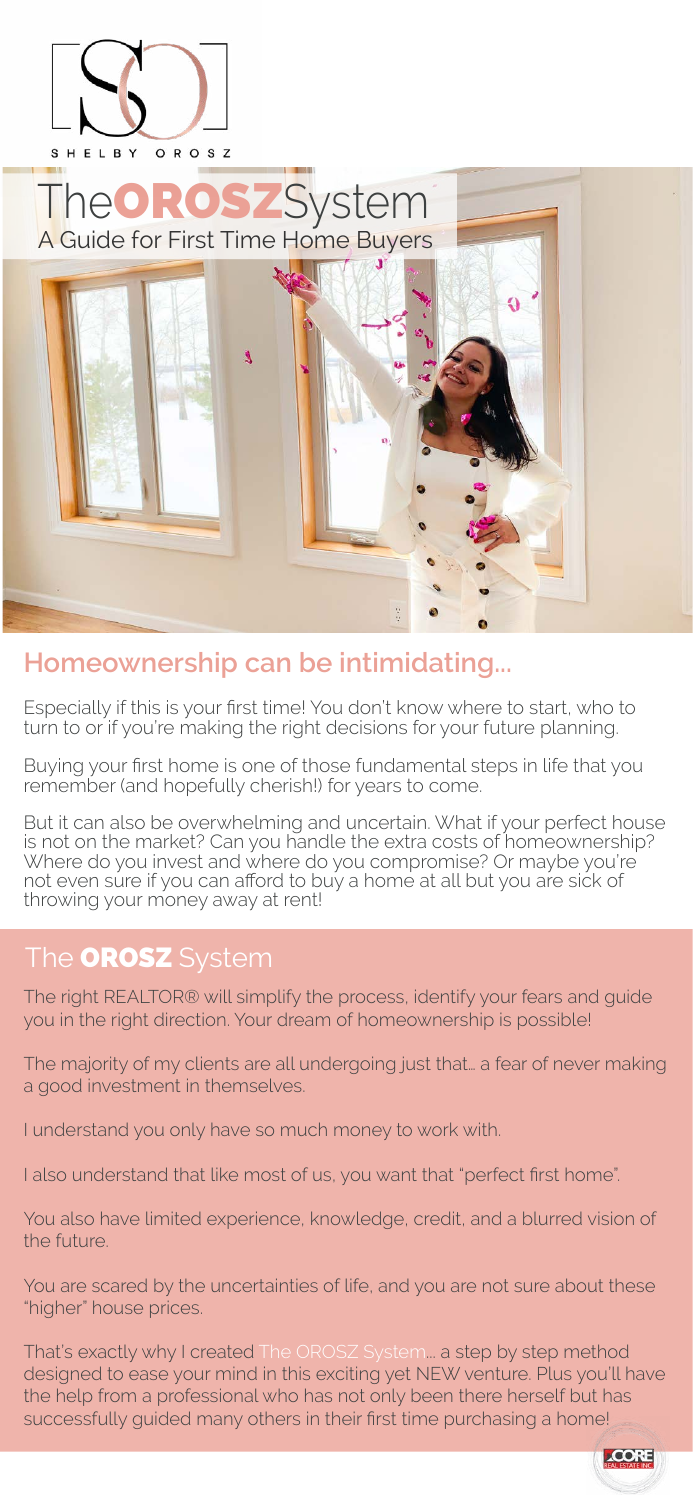STEP ONE: **O**RGANIZE

STEP TWO: **R**EALITY CHECK

STEP THREE: **O**H BOY! THE FUN PART!

STEP FOUR: **S**ERIOUS STUFF



STEP FIVE:

### **Z**ESTFUL ZEALOUS ZIPPY CELEBRATION TIME!

### STEP ONE:<br>**ORGANIZE YOUR INFO**

If you know me, you know I love organization! But I also know that it can be a truly daunting thing just gathering all the necessary paperwork.

That is why organization has its own step. You will need to be ready when meeting with your mortgage specialist. They will need to determine your debt ratio, income, credit history, etc.

In fact, I created a checklist just for you! [Subscribe](https://www.shelbyorosz.com/blogallthethings) to my email and get this PDF straight to your inbox.

If you do this step and realize you aren't ready yet... that's ok! Everyone's circumstances, timeline and home journey is different. [Click here](#page-5-0) to join our Facebook group... a community full of people before, during and after home ownership! The important thing is to START. Together we will get you there!

TheOROSZSystem

**First Time HomeBuyers Est. 2019** Featuring: Molly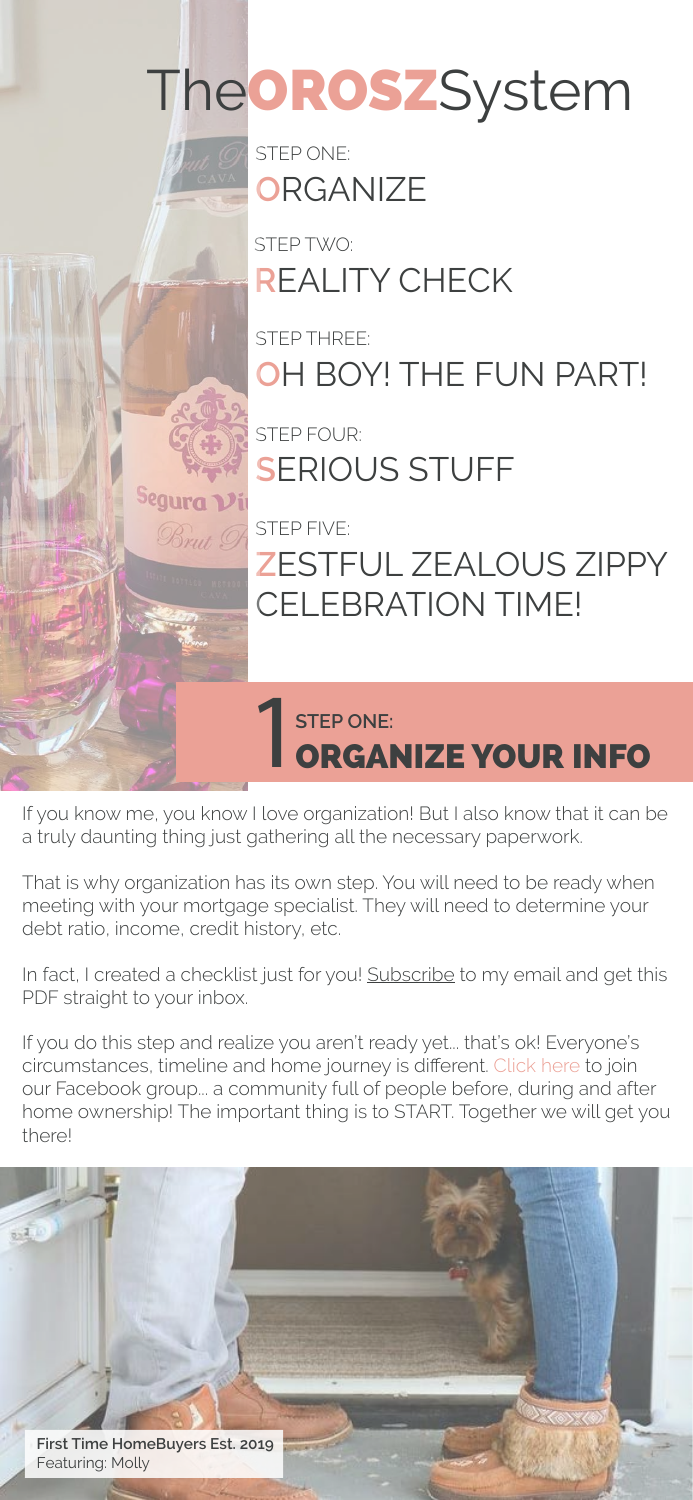

CHOOSE THE HOUSE! (Or should I say, the house chooses you!)

The step you have been waiting for! I cannot wait to dive in and start showing you homes.

SECOND. We will choose a date and time that works for everyone... you, me and the sellers. We want to make sure you have the most focused time while house shopping... After all, no one likes to shop rushed!

But FIRST. We need to talk price point and needs vs. wants. We will set you up on auto-email so you can receive new listings as they come onto the market.

THIRD. We narrow it down to your top 6 properties. You can then set up a second viewing for your favourites at a later date.

FINALLY, you have found the perfect match for you!





### IN THIS STEP, YOU WILL DISCOVER HOW MUCH YOU CAN REALLY AFFORD TO SPEND ON A HOME.

One word. PREAPPROVAL. This is the first question us Realtors® will ask a homebuyer. Why? Because without preapproval, house hunting is a waste of everyone's time, energy, hopes and dreams.

Sound dramatic? Good. Because this is a crucial step.

Choose your mortgage specialist. Do your homework and talk to family and friends for recommendations. Take your checklist from Step 1 and all necessary paperwork to the bank.

#### MEET WITH A MORTGAGE SPECIALIST/BROKER. HAVE YOUR DOWNPAYMENT OPTION READY.

Once you are preapproved, determine the max mortgage you're comfortable paying. This will help avoid any disappointment that comes from prematurely looking at homes out of your price range and beyond what you can ACTUALLY afford.

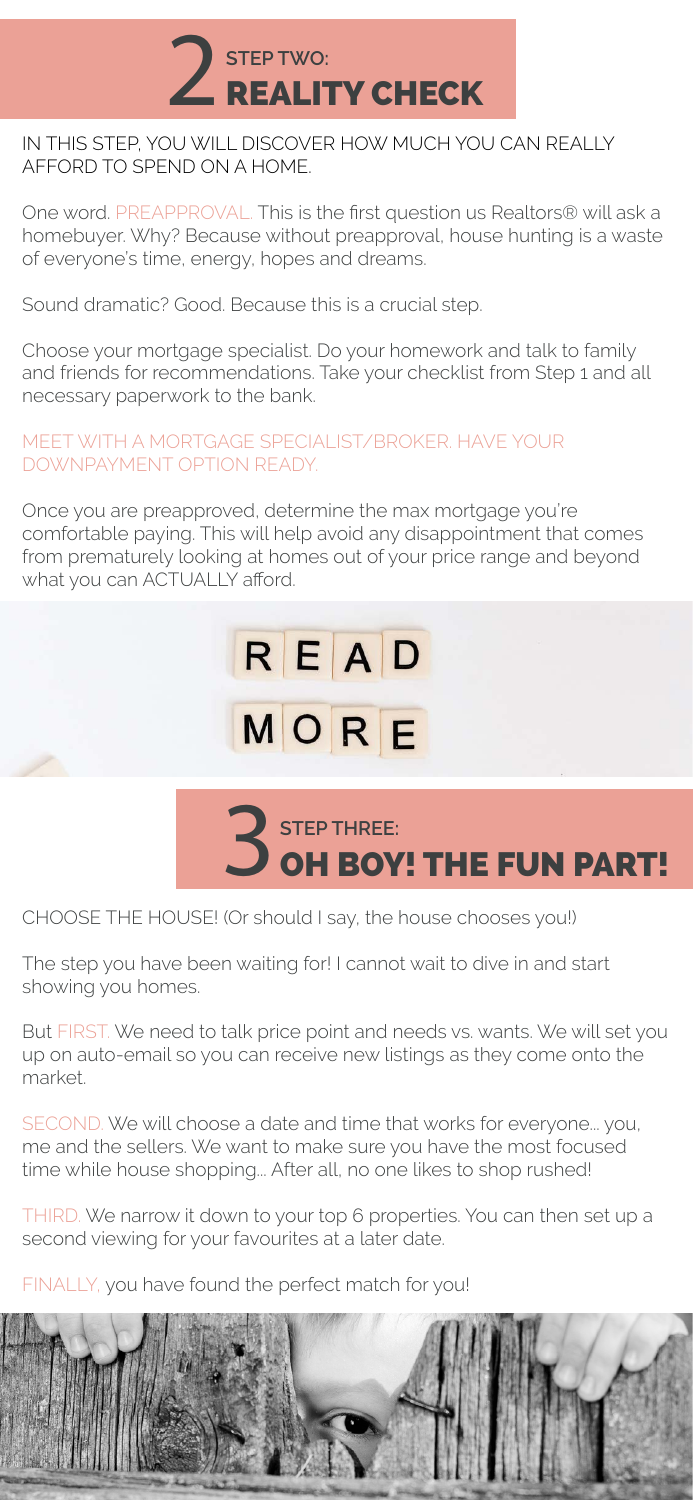SOLD! Your conditions have been met and removed and the property is SOLD! to you! Time to get shaking, packing and ready to move.

POSSESSION DAY! Before possession day there are few things to take care of... transfer utilities (you don't want to come into a cold house), purchase home insurance, hire movers (I recommend paying family and friends in pizza). We have a "moving checklist" designed just for this so you can rest easy.

CELEBRATE! Settle in and start making your new house a home. There may still be a lot of "new" to deal with but you have taken a big and important leap forward in your future.



## STEP FOUR:<br>SERIOUS STUFF

### "THE OFFER" PROCESS.

You are ready to make an offer. We will determine price point, deposit amount, conditions and inspections, possession date, etc,

Your offer will either be countered and you have to adjust if possible or it is accepted under the conditions you provided! And sadly, there are times it can be declined. But that's ok. That's why you have me and together we will navigate all scenarios.

Now its time to meet those conditions...pay your deposit, meet with your mortgage specialist, book inspections, find a lawyer, etc.





### **STEP FIVE:** ZESTFUL! ZEALOUS! ZIPPY!<br>CELEBRATION TIME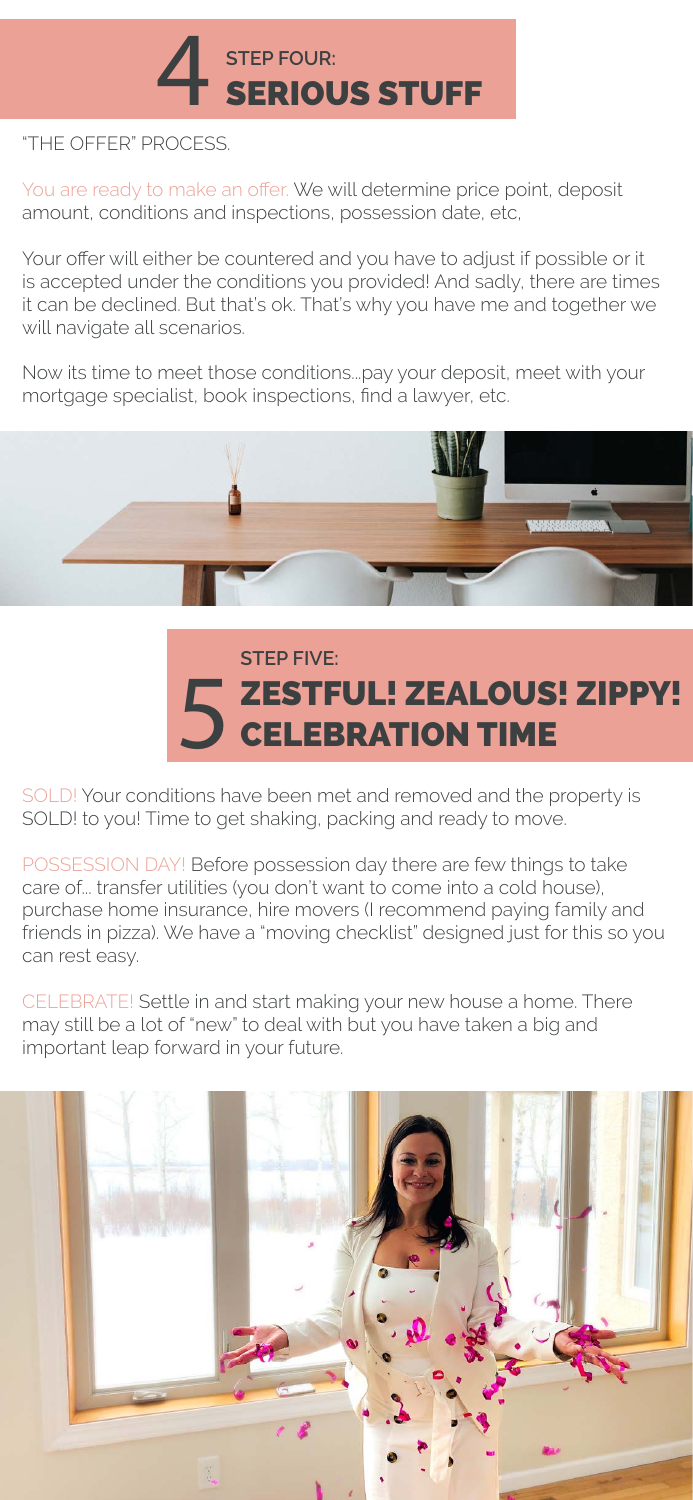

YOU WILL GET THROUGH THIS FEELING CONFIDENT IN THE DECISIONS YOU ARE MAKING, KNOWING THAT YOU ARE INVESTING IN YOUR FUTURE.

You are no longer paying for someone else's mortgage. You can see your savings account start to rise again. **This is one milestone you can check off the list.**

And remember, I'm just a phone call away. We have formed a meaningful relationship and should any questions or concerns arise, I will continue to be your resource for any real estate needs.

### **Subscribe to my newsletter:**

- Never miss out on freebies, printables, etc.
- Get local and practical real estate information
- Let's stay connected!

### [Subscribe Here!](https://www.shelbyorosz.com/blogallthethings)

We first met Shelby at an open house...this started a process that took several months. Being a first time home owner was very stressful but Shelby was very supportive and accommodating of our schedules. looked at... She never once pushed or pressured us to buy a house that wasn't right for us. We found Shelby to be honest about the houses we

When our first offer and counter offer were rejected on a house we had our hearts set on, Shelby was patient with us when we made the decision to take a timeout from our search. When we were ready to begin searching again, Shelby was right there with us, every step of the way. When we finally found the best house for us in our desired area within our budget, Shelby went to work to get us a showing, make an offer and then a counter offer that was accepted.

Shelby did an amazing job and we cannot thank her enough for helping us find our first and forever home that we love.

& furbaby Molly -Connor & Brett